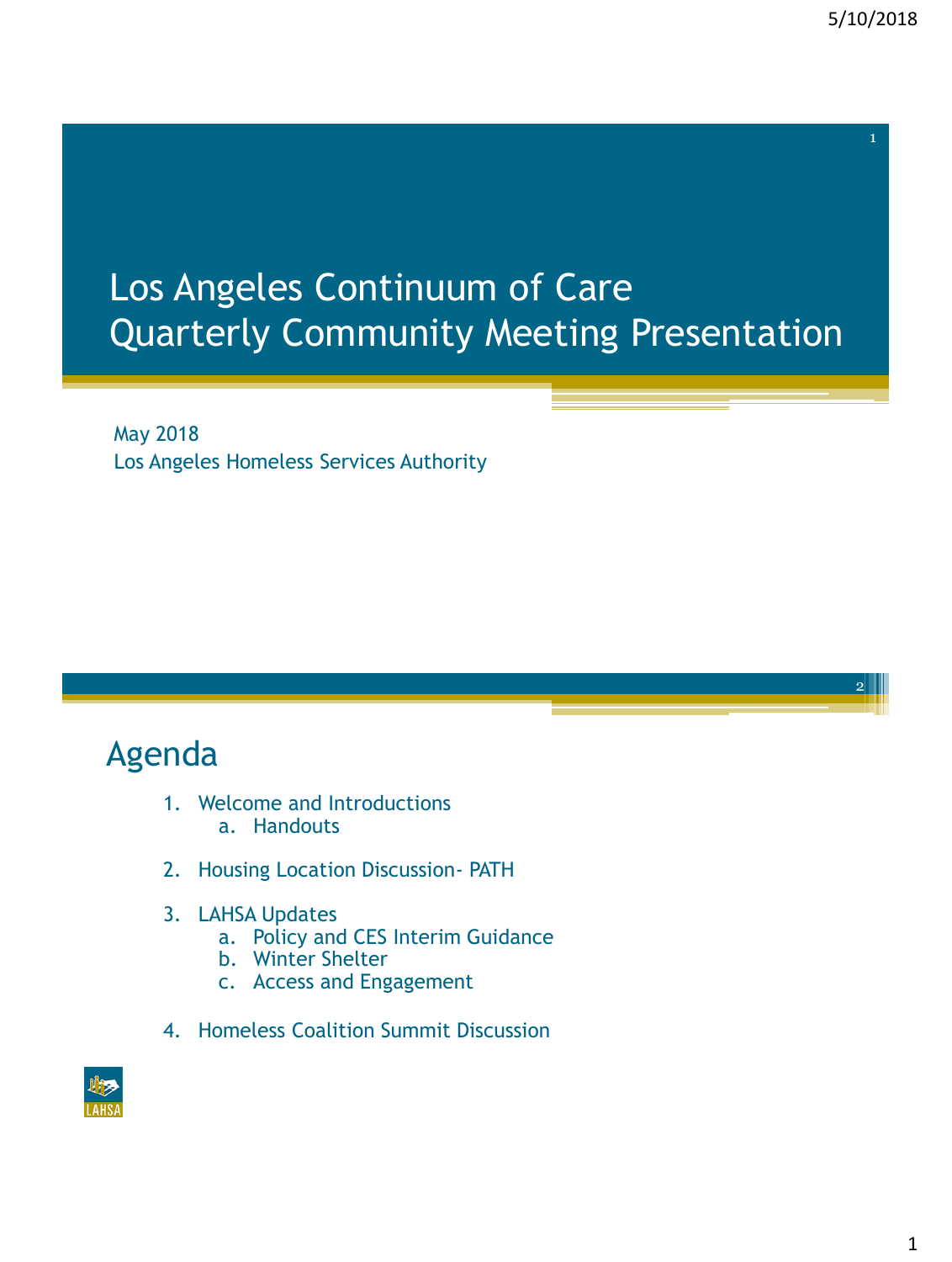4

# Housing Location Discussion – PATH

#### Housing Location Discussion

PATH will be working with our communities to engage, recruit and establish relationships with landlords and property management companies to improve access to rental housing in Los Angeles County.

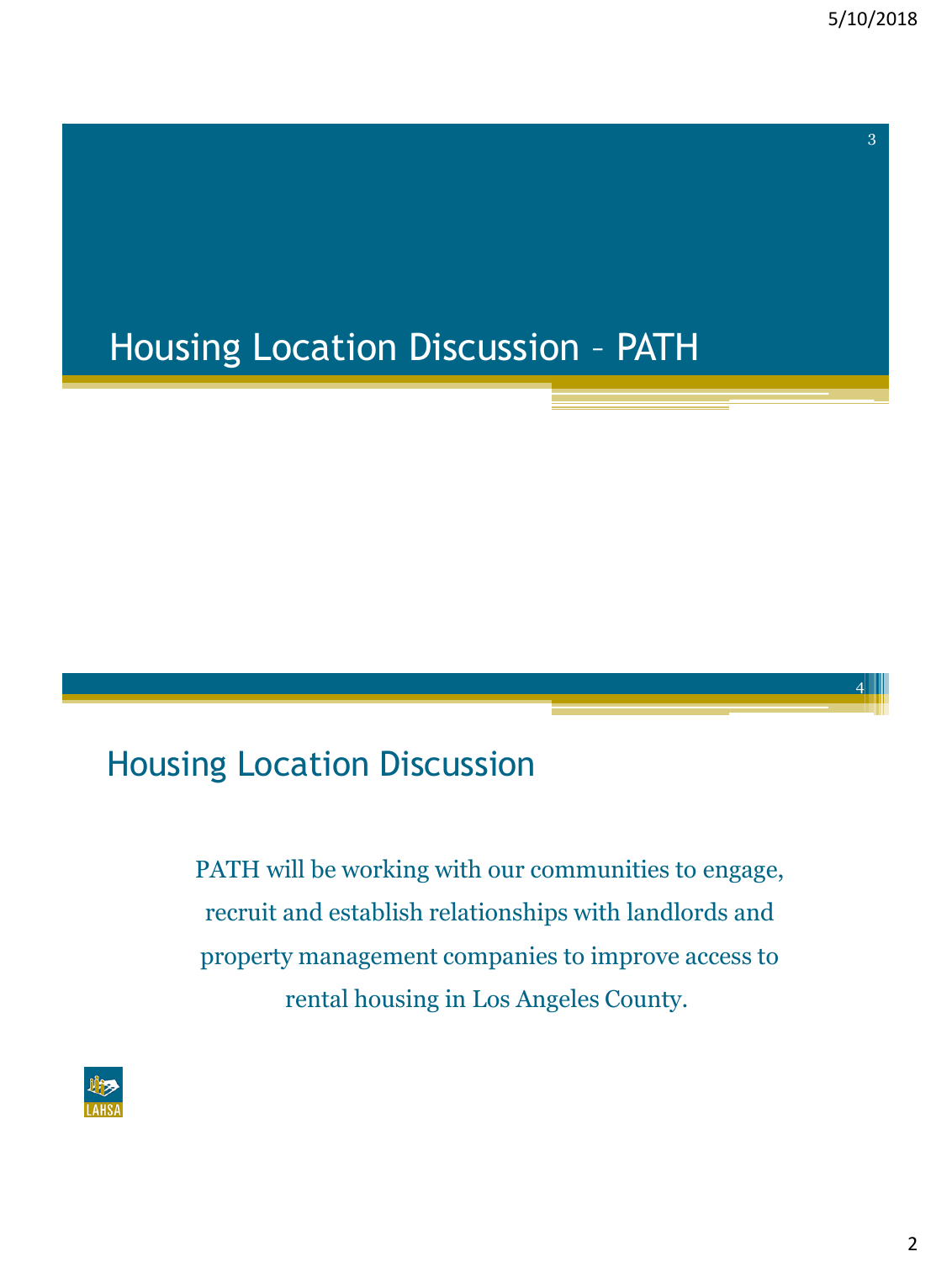6

# Housing Location Within Your Community

What meetings in your community should we be a part of to begin or work together and to better understand your needs?



#### PATH Housing Partnership Program (HPP)

If you have additional questions or suggestions, please reach out.

Contact: Jennifer Lee, LCSW Director of HPP [JenniferLee@epath.org](mailto:Jenniferlee@epath.org) 213-447-8645

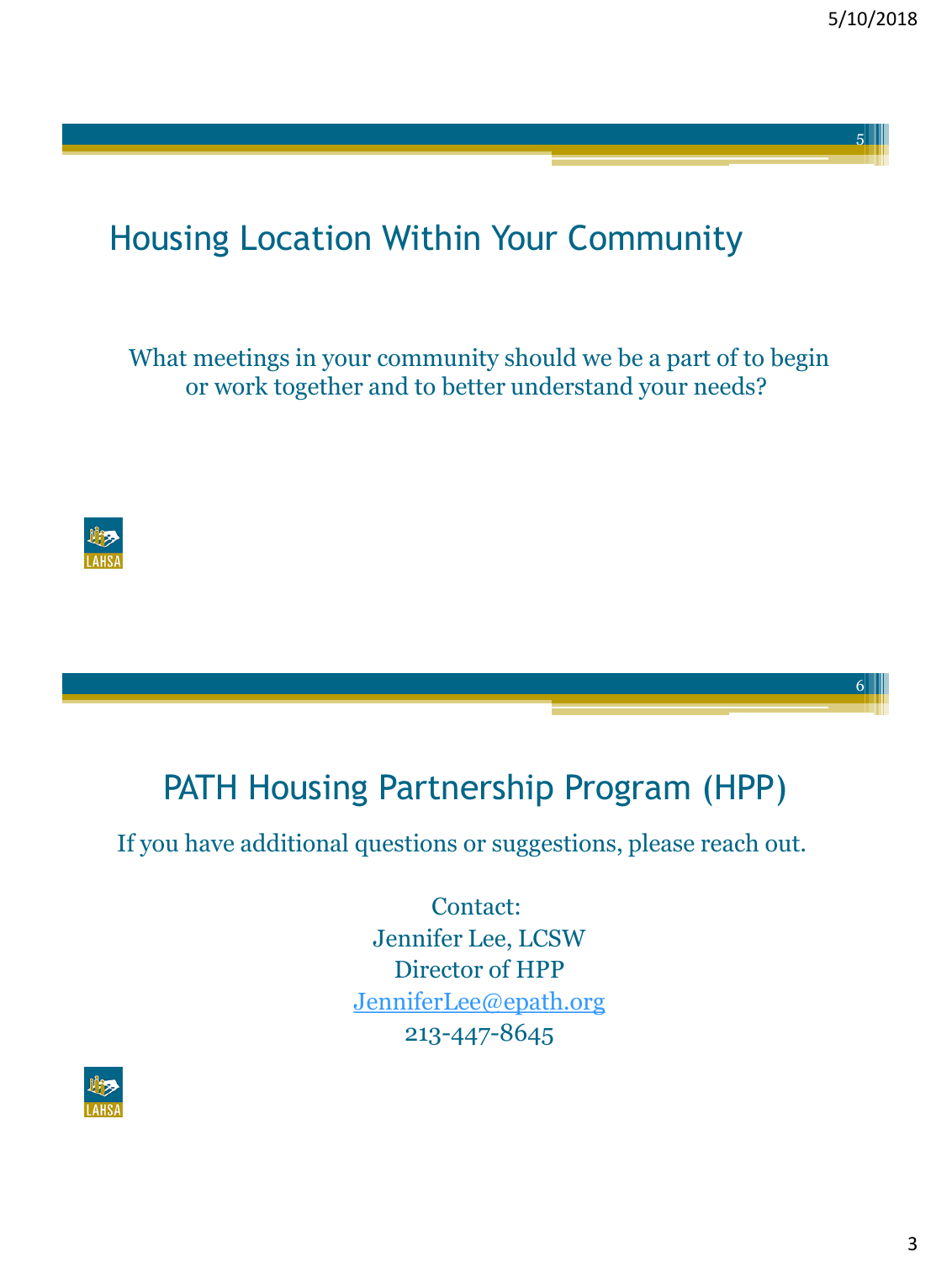8

# LAHSA Updates – Policy and CES Interim **Guidance**

# New Policy for the Los Angeles Continuum of Care *"DedicatedPLUS in the Los Angeles Continuum of Care"*

- Approved by LAHSA Commission on March 23, 2018
- Applies to all CoC Program-funded PSH beds (existing and new)
- Program standards and further guidance for implementation are currently in development
- Visit [www.lahsa.org/policy/](http://www.lahsa.org/policy/) to view the policy

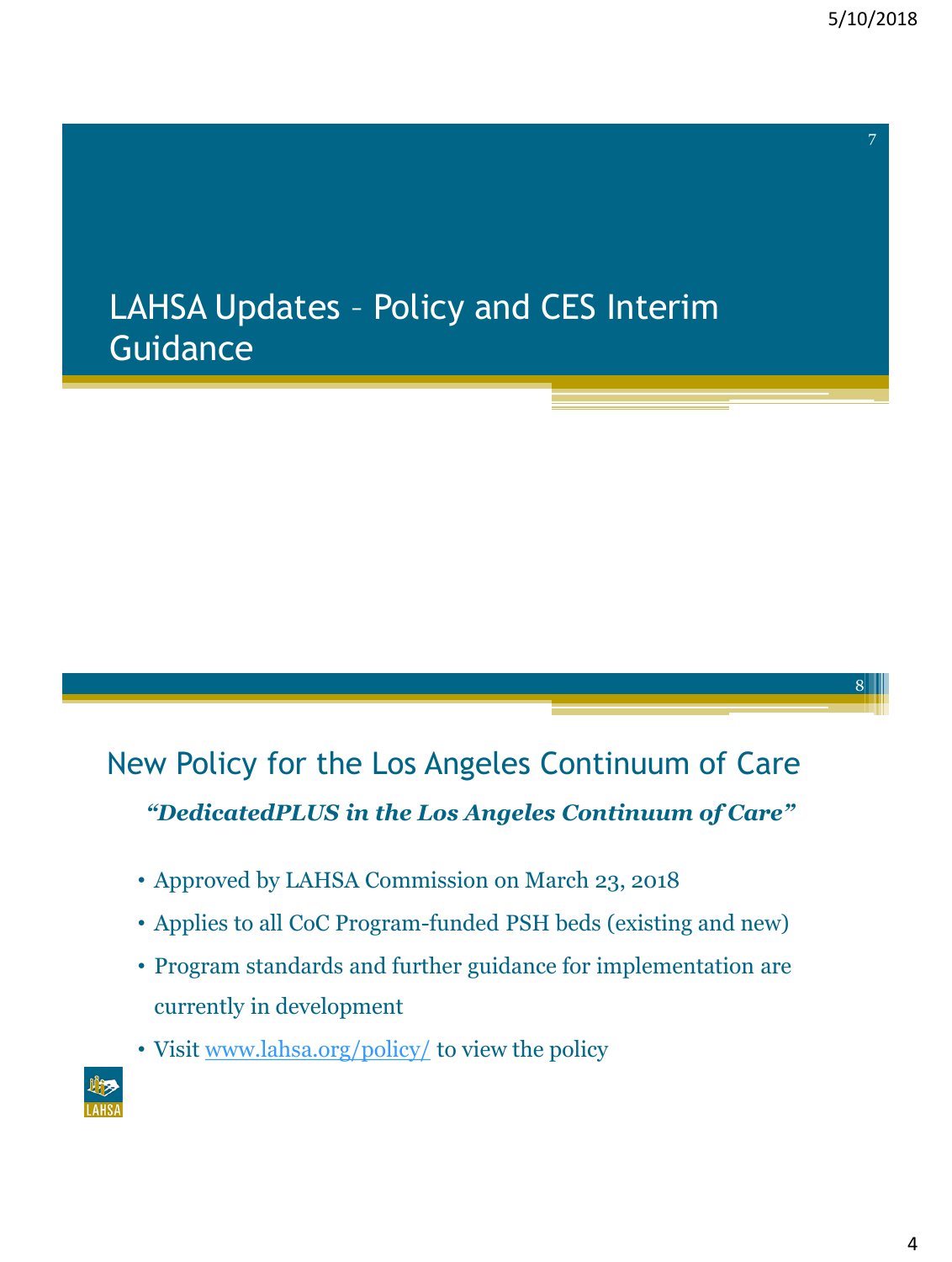10

# DedicatedPLUS Policy Summary

- **Policy Summary:** Converts all Dedicated PSH and Non-Dedicated PSH to DedicatedPLUS
- **Policy Goal:** Support communities in serving people with the highest needs and longest histories of homelessness by allowing more documentation flexibility than is permissible under the Dedicated designation for chronic homelessness



# New Ad Hoc Committee Formed

#### *Ad Hoc Committee On Black People Experiencing Homelessness*

- Established by LAHSA Commission to address the sustained overrepresentation of black people among those experiencing homelessness in LA County
- First meeting held on April 19, 2018
- Public meetings the third Monday of the month from 2 4 p.m. (April 2018 – September 2018)
- Upcoming public listening sessions (Dates/Locations TBD)

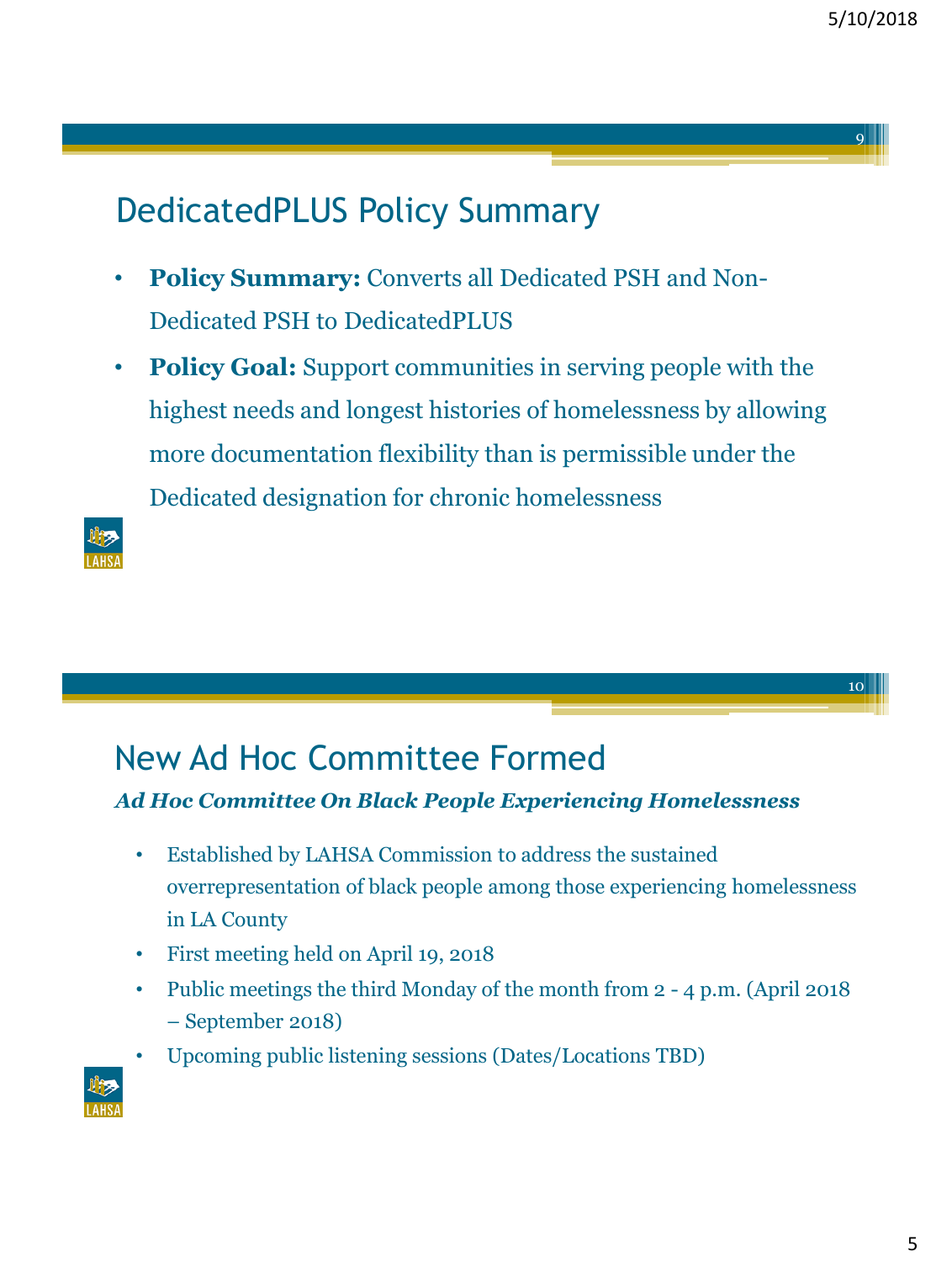#### Coordinated Entry System (CES) Policy Development Status





# New CES Policies

- *Approved Prioritization Policies*
	- **Approved** 3 of 4: April 26, 2018
	- **Upcoming:** CES Policy Council on May 23, 2018 at 9:30 am
- *Drafted Referral (Matching) Policies*
	- **Posted** for Public Comment: April 30 May 14, 2018

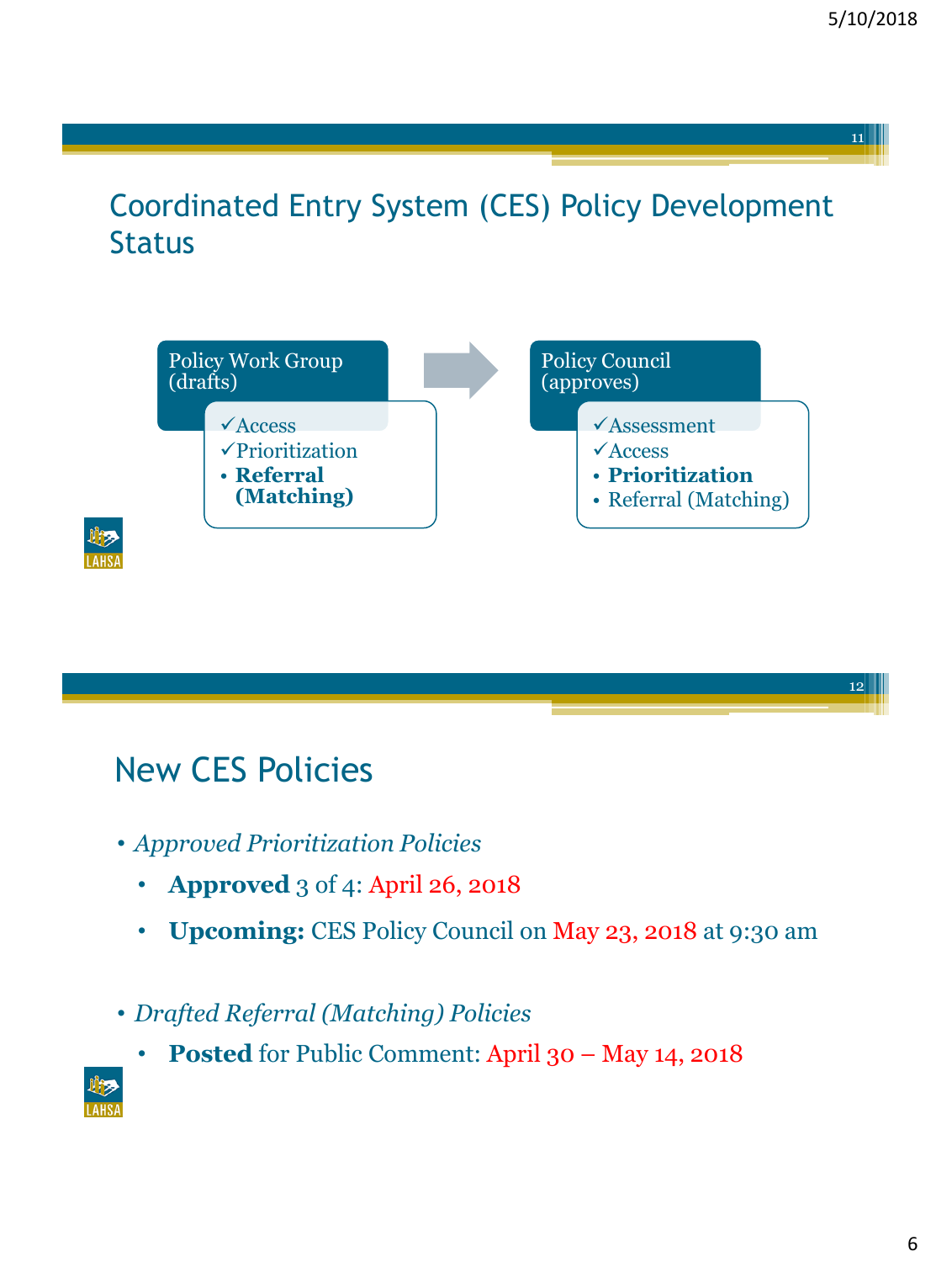# CES Interim Guidance

L

| <b>PURPOSE</b> | Ensure quality, consistency, fairness, & efficiency in the<br>delivery of homeless services throughout CES              |
|----------------|-------------------------------------------------------------------------------------------------------------------------|
|                | Test new practices before developing formal policy                                                                      |
| <b>PROCESS</b> | Process is iterative & transparent;<br>Guidance informed by CES leadership, subject-matter<br>experts, & public comment |
|                |                                                                                                                         |

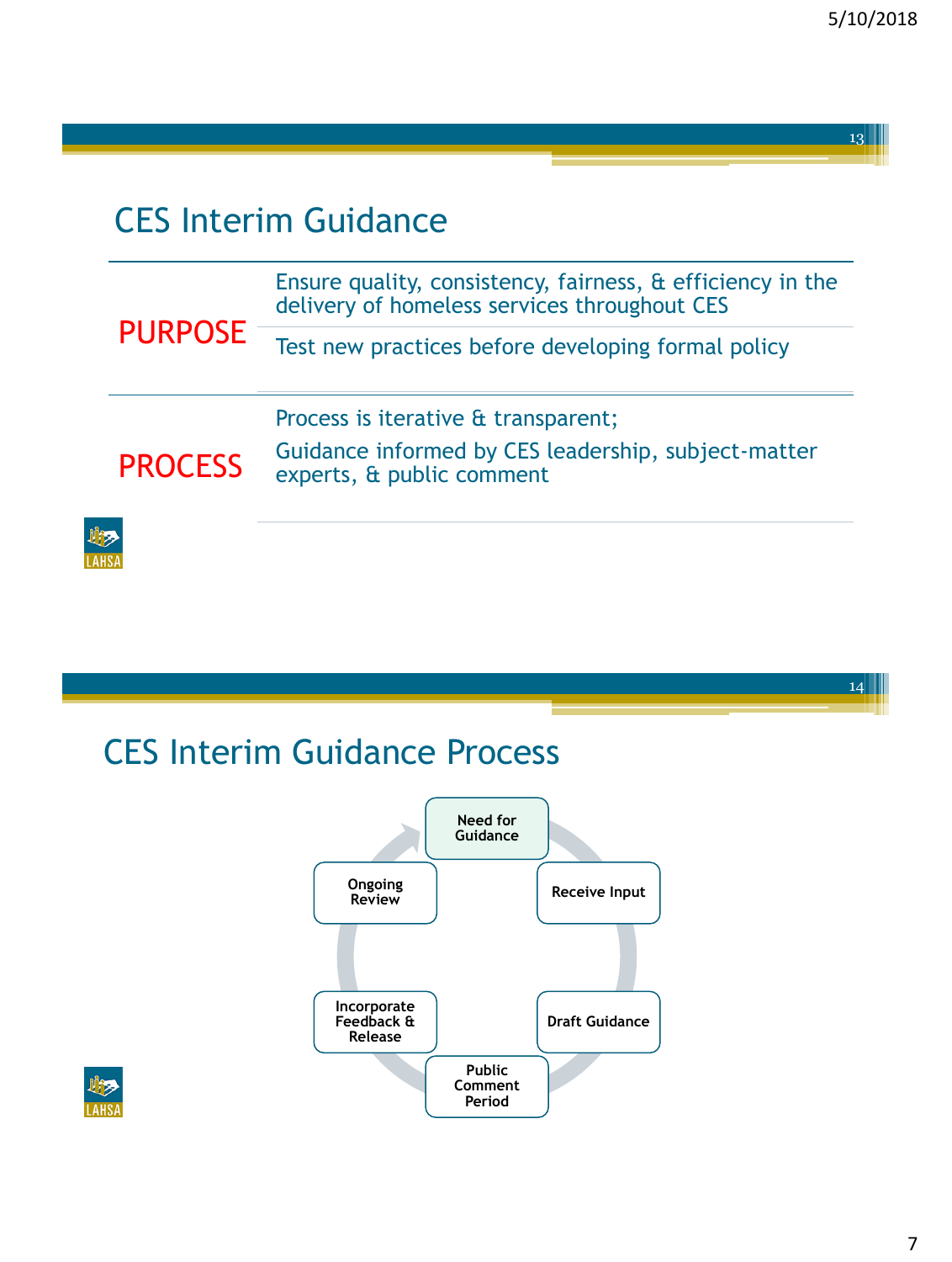# CES Interim Guidance In Development

- *1. Housing Navigation Guidance: Prioritizing High Acuity Adults and Youth for Housing Navigation* • **Status:** Re-Release in May 2018 (Date TBD)
- *2. Multiple Matching to Permanent Supportive Housing Vacancies* • **Upcoming:** 2-week Public Comment Period in May 2018 (Date TBD)
- *3. Establishing Points of Contact for CES Participants Ready to Be Matched*
	- **Upcoming:** 2-week Public Comment Period in May/June 2018 (Date TBD)
- *4. CES Access for Survivors of Domestic Violence* • **Status:** Researching & Drafting (Release Date TBD)



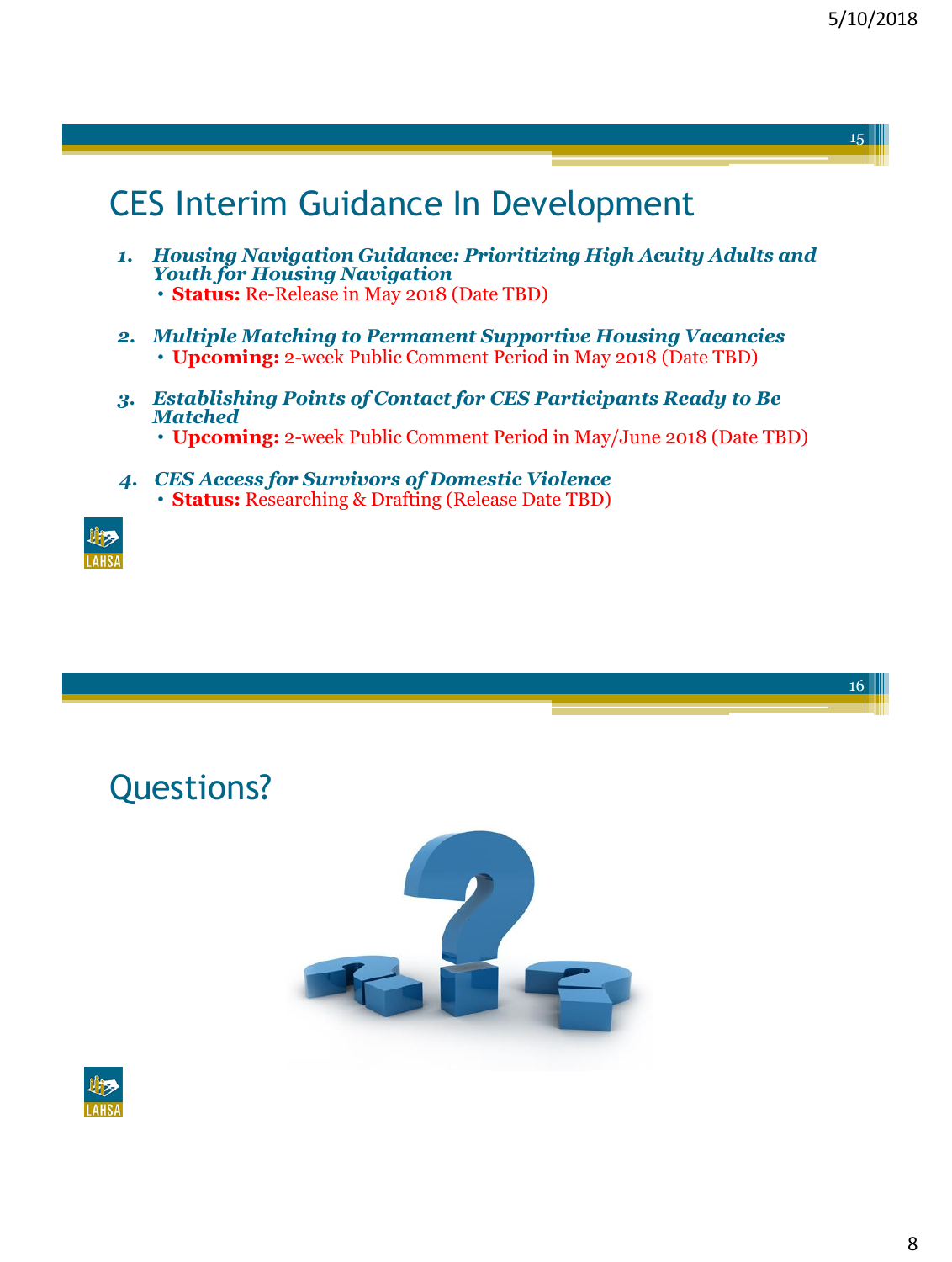18

# LAHSA Updates– Winter Shelter

# LAHSA Updates – Access and Engagement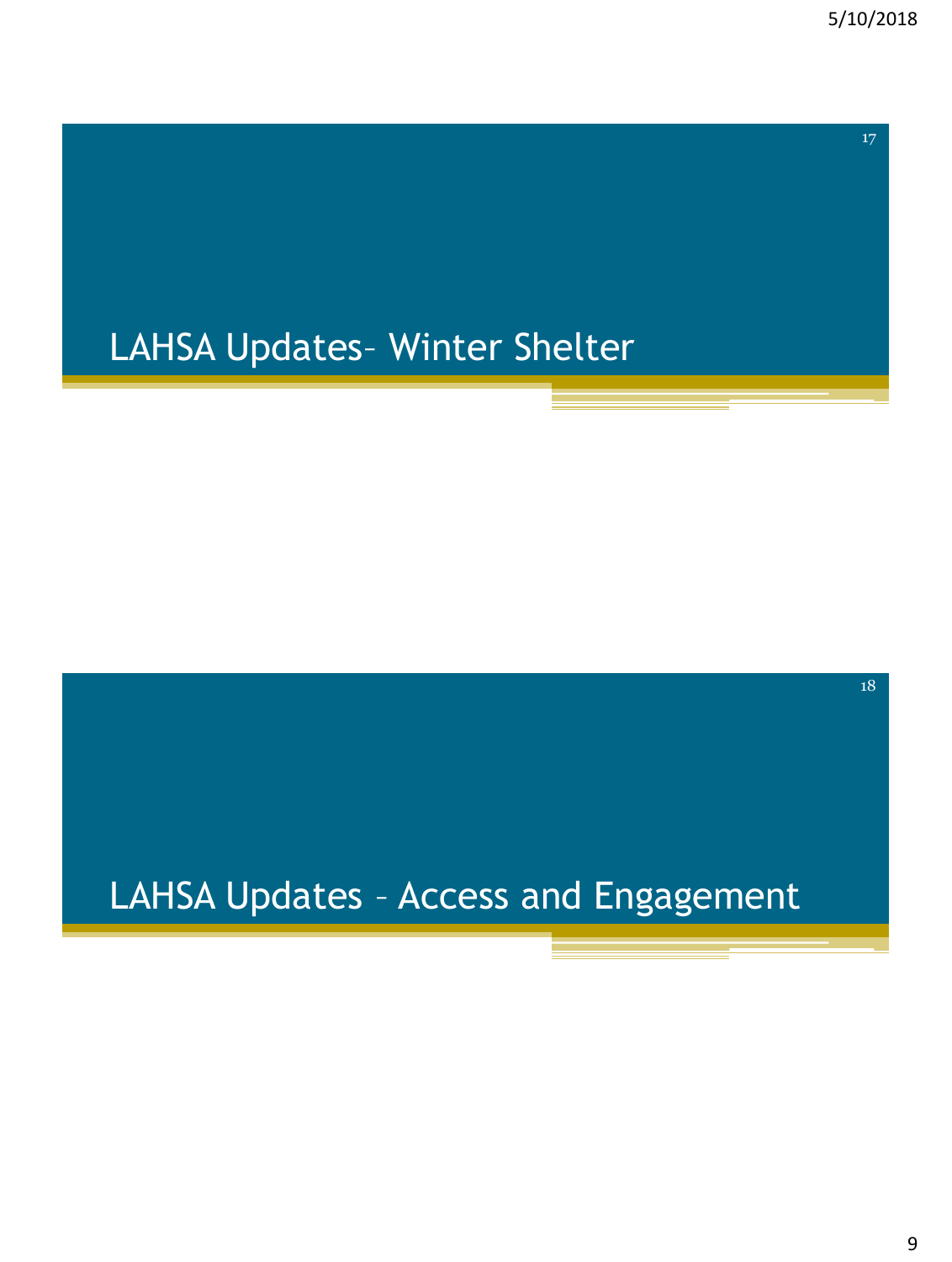20

# Access and Engagement Updates

- Homeless Engagement Teams are looking for additional co-location space
- Please reach out to one of our Managers or Senior Manager if your agency is interested in entering into a co-location agreement with LAHSA:
	- Amy Perkins SPA 1, 2, 4 [aperkins@lahsa.org](mailto:aperkins@lahsa.org)
	- Pearl Cortez SPA 5, 6, Citywide HOPE Teams [pcortez@lahsa.org](mailto:pcortez@lahsa.org)
	- Allyson Crosby SPA 3, 7, 8, Countywide Law [acrosby@lahsa.org](mailto:acrosby@lahsa.org)



# Access and Engagement Current Co-Locations

- Lancaster MHA
- Sunland-Tujunga CD 7
- El Monte VOA
- Pomona VOA
- Hollywood CD 4
- Skid Row  $C_3$  Hub
- Venice SJC  $(C_3)$
- South  $LA CD$  9
- South LA Avalon Carver
- Leimert Park Community Build
- Whittier HYC
- Norwalk Jovenes
- Downey Rancho Los Amigos
- Hawaiian Gardens HYC
- San Pedro CD 15
- Long Beach US Vets
- Lennox  $SD 2$

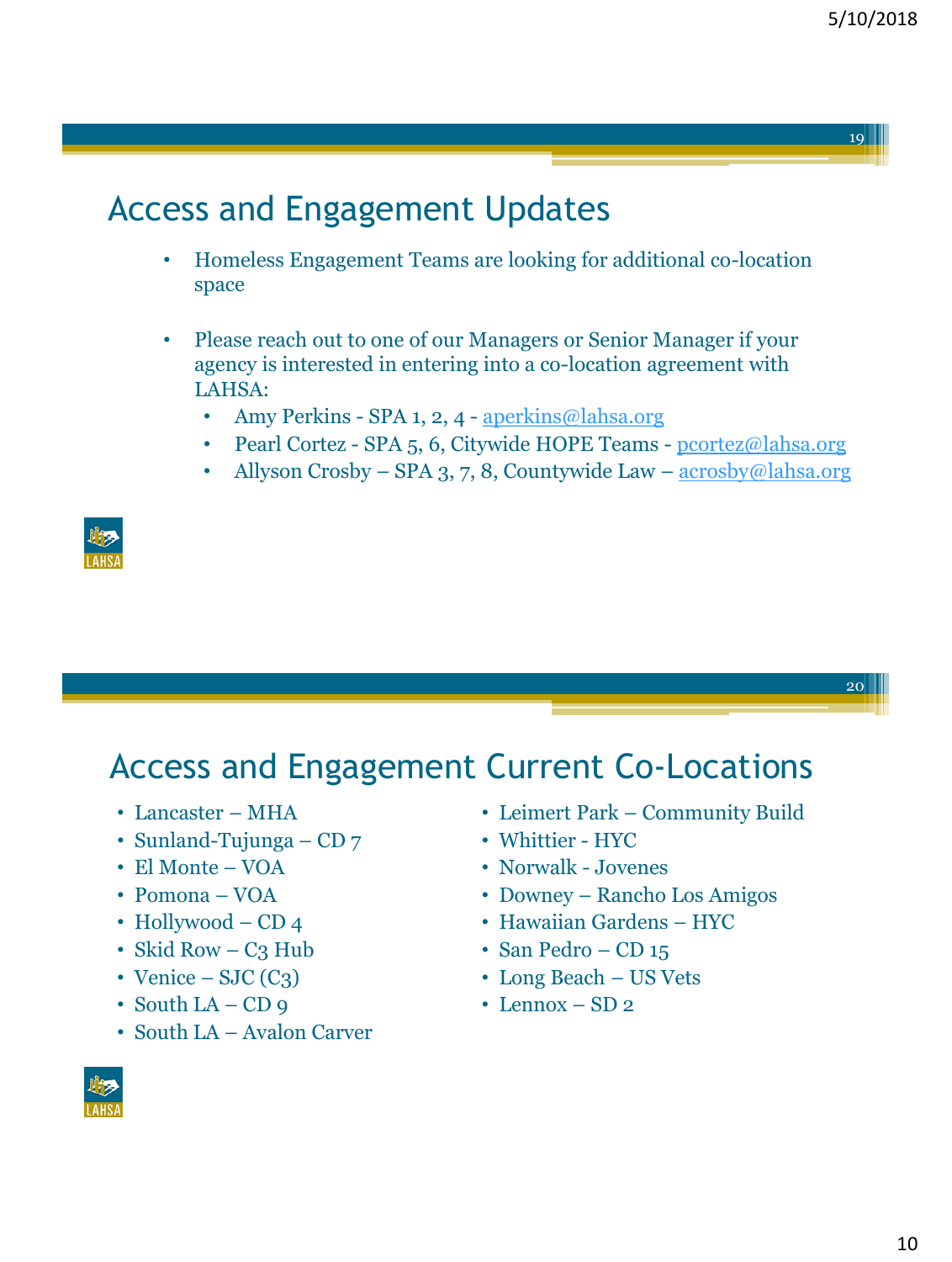22

Questions?





# Homeless Coalition Summit Discussion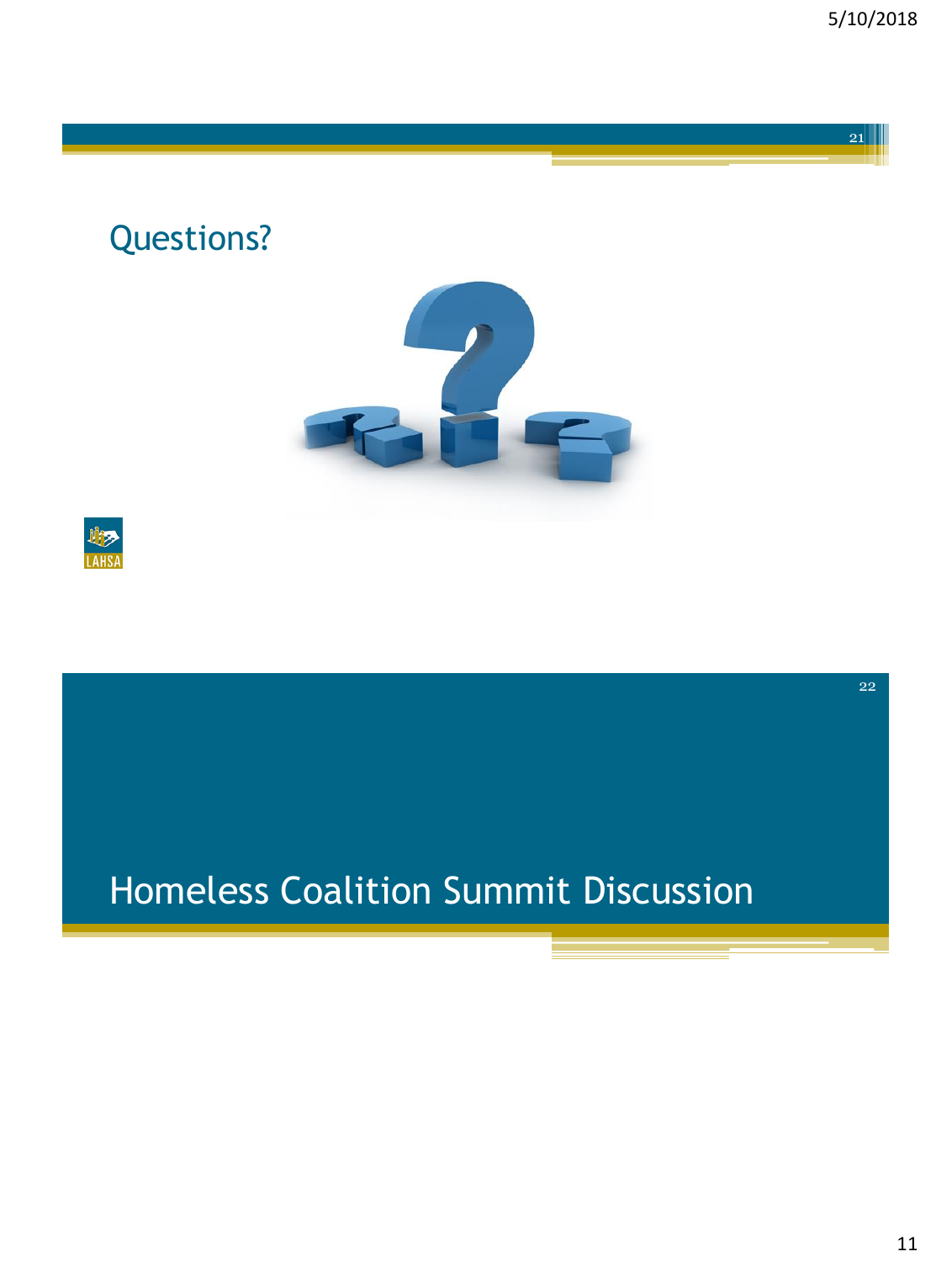24

# Homeless Coalition Summit Feedback

- 1. Would you be in favor of LAHSA 4. Ideally how long would the hosting a Homeless Coalition Summit this year?
- 2. If so, what trainings or subjects would you like to be offered?
- 3. What format would you like incorporated into the summit?



# summit be? Half day or all day?

5. Do you have any other suggestions or ideas you'd like to have incorporated in the Summit?

#### Community Engagement Coordinators

**Saba Tekle, Interim for SPA-1** [stekle@lahsa.org](mailto:stekle@lahsa.org) (213) 213-797-4569 work

**Silvana Caruana,** Community Engagement Coordinator **SPA-2** [scaruana@lahsa.org](mailto:scaruana@lahsa.org) (213) 225-8477 work

**Daniella Alcedo,** Community Engagement Coordinator **SPA-3** [dalcedo@lahsa.org](mailto:dalcedo@lahsa.org) (213) 225-8462 work

**Phyllis Lozano,** Community Engagement Coordinator **SPA-4** [plozano@lahsa.org](mailto:plozano@lahsa.org) (213) 797-4566 work

**Raul Lopez,** Community Engagement Coordinator **SPA-5** [rlopez@lahsa.org](mailto:dalcedo@lahsa.org) (213) 797-4572 work

**Brittney Daniel,** Community Engagement Coordinator **SPA-6** [bdaniel@lahsa.org](mailto:bdaniel@lahsa.org) (213) 225-8408 work

**Julie Jimenez,** Community Engagement Coordinator **SPA-7** [jjimenez@lahsa.org](mailto:jjimenez@lahsa.org) (213) 797-4641 work



**Megan Emme,** Community Engagement Coordinator **SPA-8**  [memme@lahsa.org](mailto:kbarnette@lahsa.org) (213) 225-8413 work

Jonathan Hans, Manager, Community Engagement [jhans@lahsa.org](mailto:jhans@lahsa.org) (213) 225-8464 work

Saba Tekle, Supervisor, Community Engagement [stekle@lahsa.org](mailto:stekle@lahsa.org) (213) 213-797-4569 work